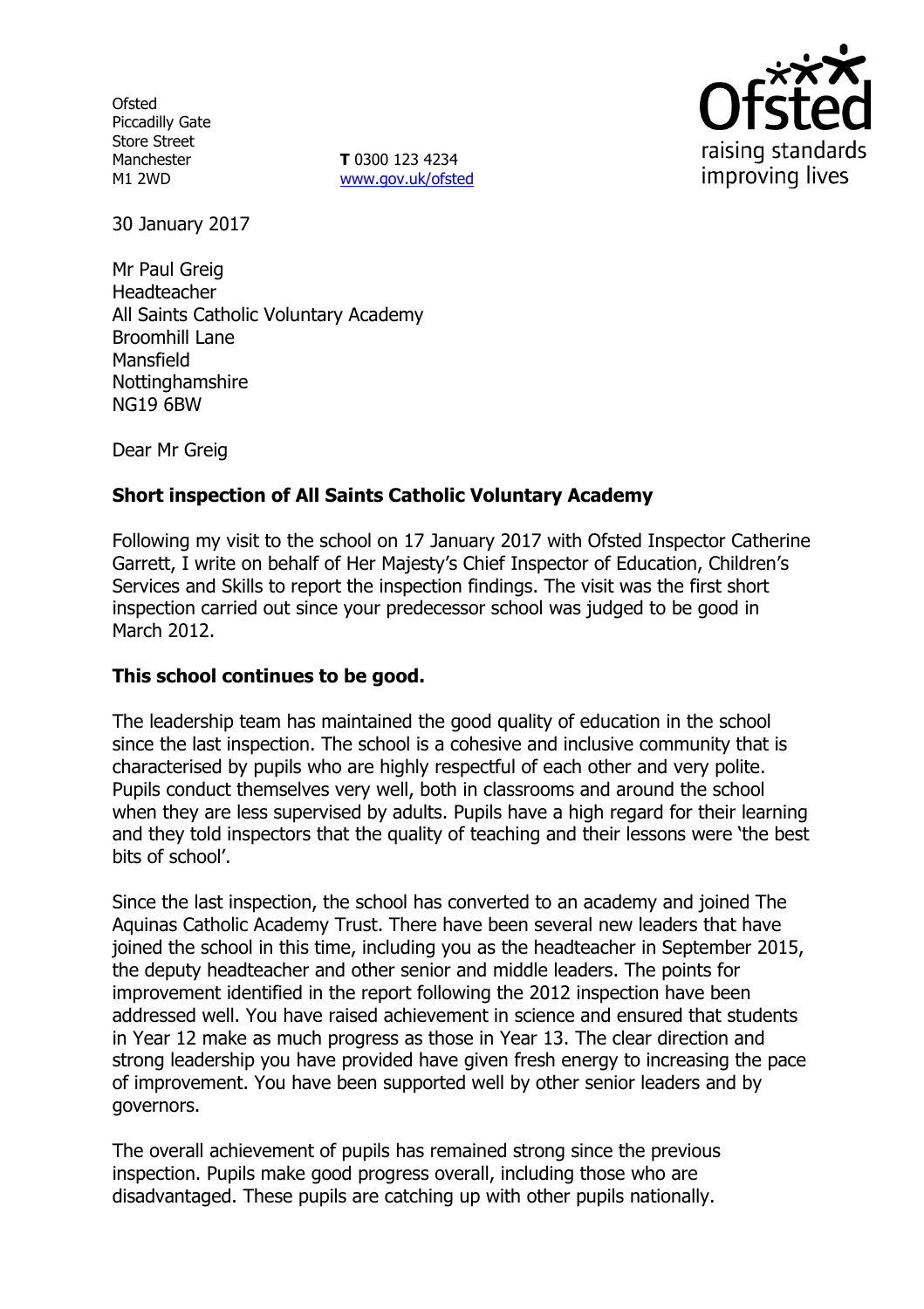

Your self-evaluation is accurate. You identify precisely what is working well and most of those areas in the school that need to be strengthened. You have worked with governors to ensure that clearly defined priorities for the school have been developed and you have put the required actions in place. There is still more to do. You and the governors are aware of the improvements needed to ensure that all pupils reach the highest standards of which they are capable. Boys' performance lags behind girls' performance in most subjects, although it is much improved.

Leaders have brought about improvements to the quality of teaching and there is more consistency in how well pupils achieve across a wide range of subjects. Subject leaders are more involved in monitoring how well pupils are progressing in their areas of responsibility and are putting in place strategies for improvement. However, there is room for developing these roles still further. For example, in the past, leaders have not worked alongside other colleagues when assessing pupils' work to ensure that their assessments are accurate. The result was that leaders were over-optimistic about how well pupils were achieving.

## **Safeguarding is effective.**

A culture of safeguarding is evident in all aspects of school life. Governors and leaders have ensured that all safeguarding arrangements are appropriate and fit for purpose. Records are detailed and of a high quality.

The school is a safe place. The overwhelming majority of parents believe that the school keeps their children safe and cares for them well. Pupils state that there are few concerns about behaviour or bullying. Their views are supported by the low number of serious behaviour incidents and exclusions that are recorded. When they do occur, they are dealt with quickly by staff. The curriculum provides pupils with the opportunity to explore how to stay safe. Inspectors observed several lessons where pupils were very effectively leading discussions on internet safety with their tutor group.

All staff are fully aware of all aspects of safeguarding, as a result of regular and effective training. The school keeps meticulous records of the training of staff, including those who join the school part-way through the year.

Leaders have ensured that safeguarding procedures take account of the latest guidance issued and all the required employment checks are carried out before staff appointments are confirmed.

You and your team work well with external agencies and value the support you receive from the local authority regarding safeguarding concerns. Cases that need referring by the school are dealt with promptly and timely action is taken.

Pupils enjoy coming to school and this is shown in their above-average attendance. However, disadvantaged pupils' absence and persistent absence have been higher than those of their peers in the past few years. The school has taken steps to rectify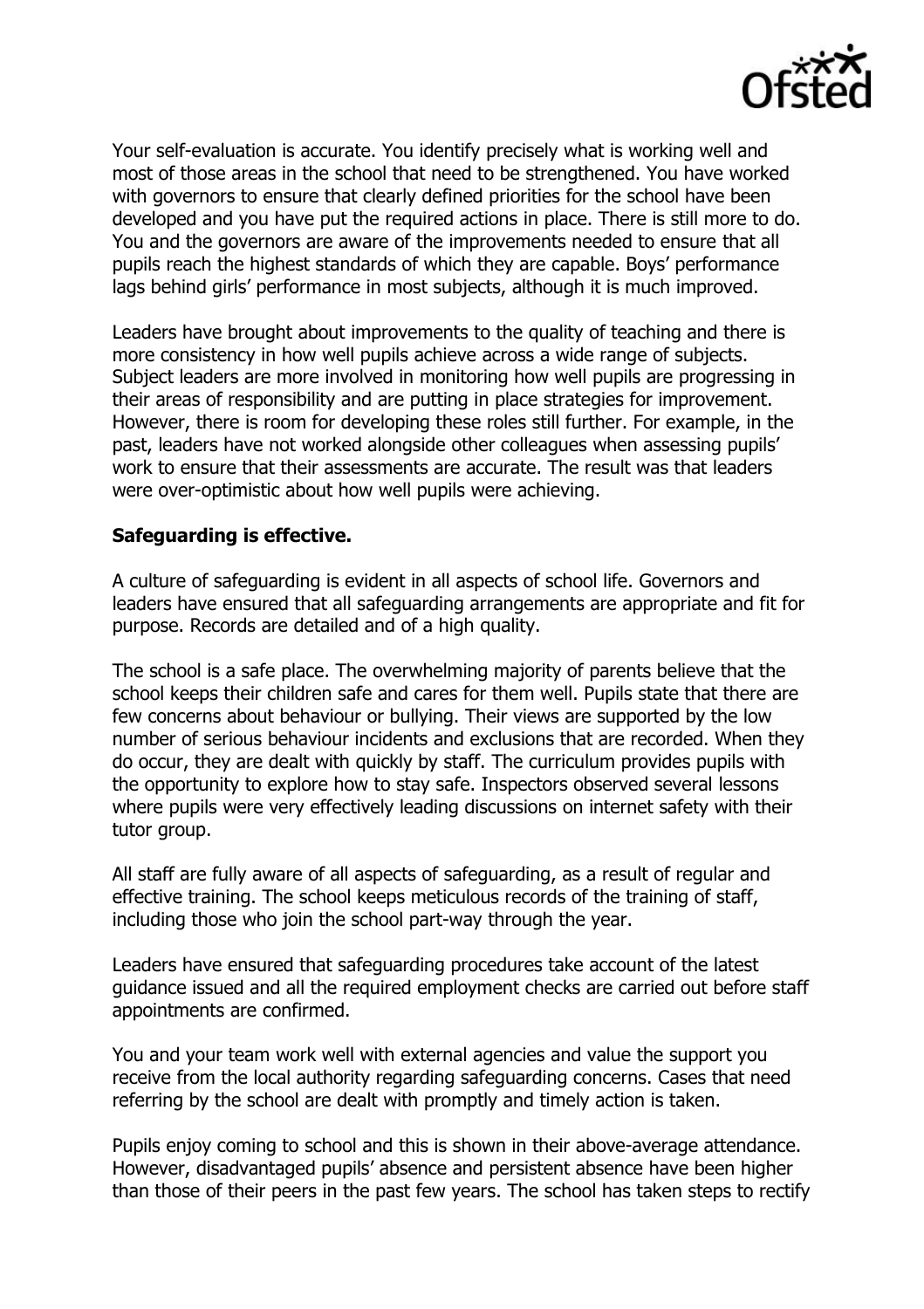

this, with some success. There are positive signs that the attendance of disadvantaged pupils is now catching up with that of other pupils.

# **Inspection findings**

- Leaders and governors have a very clear understanding of what is working well in the school and what has led to improvements in pupils' achievement over the past three years. They are also clear about what still needs to be done. The positive impact of their actions can be seen in the achievement of current pupils.
- The achievement of disadvantaged pupils, including those who are the most able, has improved significantly across a wide range of subjects. Disadvantaged pupils in Years 7 and 8 are making strong progress in literacy and numeracy because of the additional provision put in place through the school's 'John Paul Centre'. This is accelerating pupils' progress by boosting their skills, especially when these are identified as barriers to succeeding. The progress of pupils is monitored closely and appropriate next steps are put in place.
- Leaders have conducted a full curriculum review which has resulted in the school being able to provide more appropriate courses for pupils, especially for those who have special educational needs and/or disabilities. Expectations of what pupils can achieve have risen and this is providing a stronger platform for the next steps in their education after Year 11. The achievement of pupils who have special educational needs and/or disabilities shows that the improvements made up until the end of last year have continued.
- Boys have not achieved as well as girls for several years. Last year in English, you put in place a programme of support to accelerate the rate of progress of the boys. This resulted in boys achieving outcomes in English that were closer to those of the girls. In most other subjects, boys did not achieve as well as girls. Astutely, you now plan to take the strategy used in English last year to raise the rates of progress of boys in other subject areas.
- Strong leadership of the sixth form is improving student outcomes in Year 12. Ambitious targets and a readiness to challenge underperformance are ensuring that current students are making good progress.
- As a result of effective teaching and new leadership, pupils are making better progress in science. Leaders introduced a new curriculum for science last year that has raised the expectations of what pupils can achieve. In 2016, the progress pupils made improved considerably from the previous two years.
- Leaders and governors know that pupils do not achieve as well in mathematics as they do in English. Recruiting effective mathematics teachers has been an issue for the school last year. However, as a result of leaders monitoring more closely the progress pupils make in mathematics, current pupils are achieving more strongly.
- Leaders have undertaken a root-and-branch review of the school's strategies for improving the attendance of disadvantaged pupils and of pupils who have special educational needs and/or disabilities. They have been successful in raising rates of attendance for these groups, which are now closer to the national average for all pupils. However, the below-average attendance of disadvantaged pupils